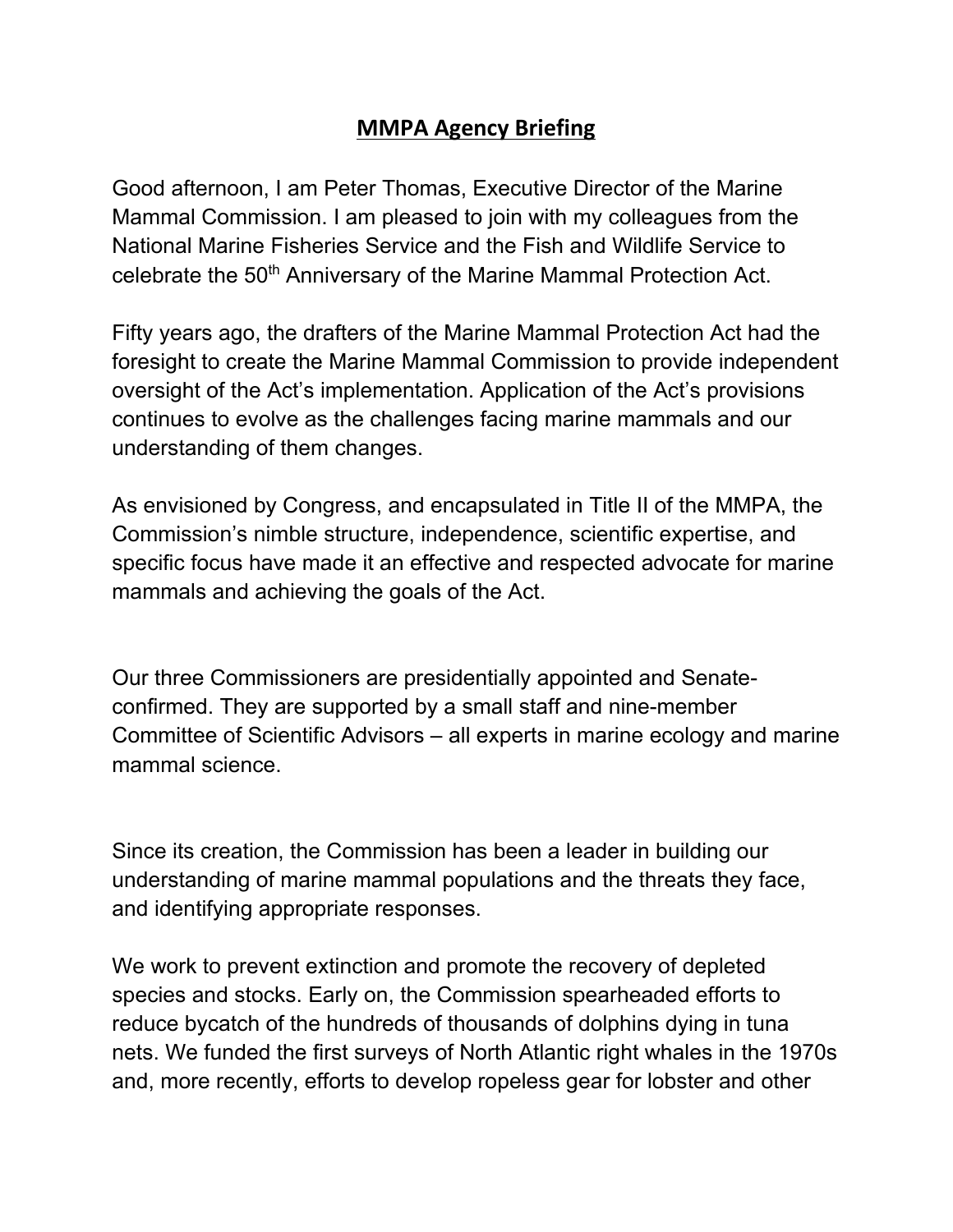trap fisheries aimed at reducing right whale entanglements and avoiding new time-area closures.

The Commission works to address immediate and long-term threats to marine mammals and their ecosystems. We were among the first to call attention to the risks posed by marine debris and ocean noise. We have been studying and reporting on the effects of climate change on Arctic marine mammals for decades and are now looking at impacts on marine mammals elsewhere.

We convey independent science-based advice to help ensure that the requirements of the MMPA are met. Working with NMFS and other agencies, the Commission staff compiled the data on vessel strikes of large whales used to support the eventual adoption of speed restrictions, lanes, and other management measures to prevent them. We were deeply engaged in responding to the Deepwater Horizon oil spill and continue to advocate for effective marine mammal restoration programs in the Gulf, particularly for bottlenose dolphins and Rice's whales.

The Commission has also been a leader in international efforts to conserve marine mammals. One example is the longstanding effort to persuade Mexico to enforce gillnet bans in the Gulf of California to avoid extinction of the critically endangered vaquita.

Another focus is on furthering policies that protect the interests of Alaska Natives, who rely on marine mammals for subsistence and handicraft purposes. The Commission has steered efforts to improve the comanagement relationships between Alaska Native Organizations and other federal agencies.

Kim and Gary have described many of the species and issues that require our attention. The Commission is a source of independent analysis and advice to their agencies as they grapple with the suite of marine mammal challenges.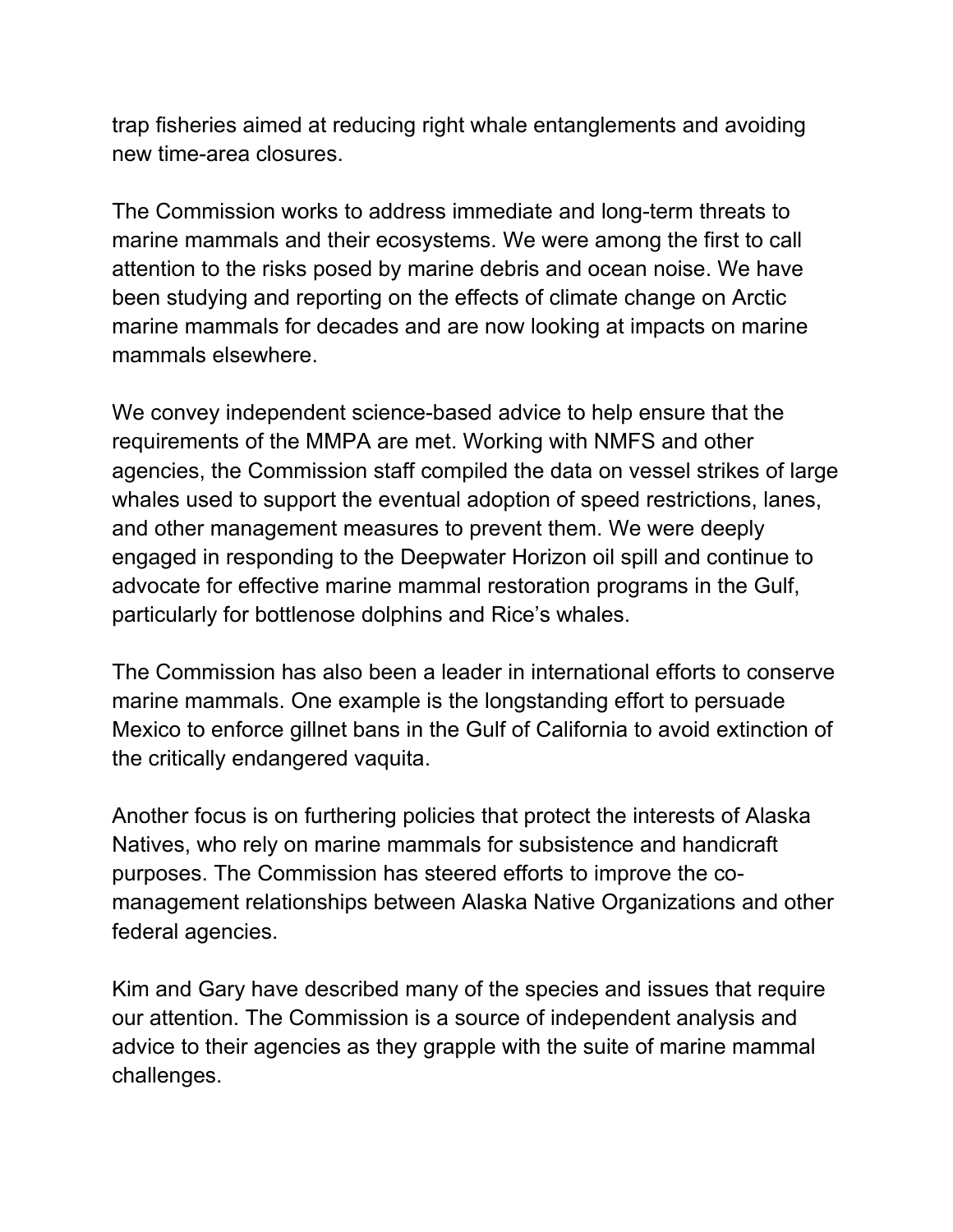As we move forward, the Commission's goals are to:

- 1. Provide well-reasoned policy and legal oversight
- 2. Improve Population Assessment, Health Surveillance and Ecosystem Research
- 3. Assess and Address Threats
- 4. and, Engage with Stakeholders in the MMPA.

As offshore wind energy projects proliferate, the Commission is advocating for a precautionary approach that includes doing the required research and assessing the potential risks these projects pose to marine mammals, and for the development of effective mitigation and monitoring measures.

The Commission is proud to be a partner with the two Services in the successful recovery of some stocks, and in the development of science and management tools. Yet, there is more for us all to do. Fisheries bycatch remains a major source of marine mammal deaths worldwide and requires continuing attention.

Climate change poses an even larger challenge. We have an urgent need to understand and respond to its impacts on marine ecosystems and marine mammals. Among other things, we need to bolster our capacity to respond to strandings to not only care for the animals' welfare, but to gather systematic marine mammal health data to determine the extent of threats from infectious disease, harmful algal blooms, and other indirect consequences of climate change.

The Commission, since its inception, has been a resource for Congress and continues to provide up-to-date information from its independent, science-based perspective. Just pick up the phone we are here to answer your questions or provide drafting assistance!

Thank you for your attention as we celebrate the  $50<sup>th</sup>$  Anniversary of the Marine Mammal Protection Act. We look forward to the next 50 years of